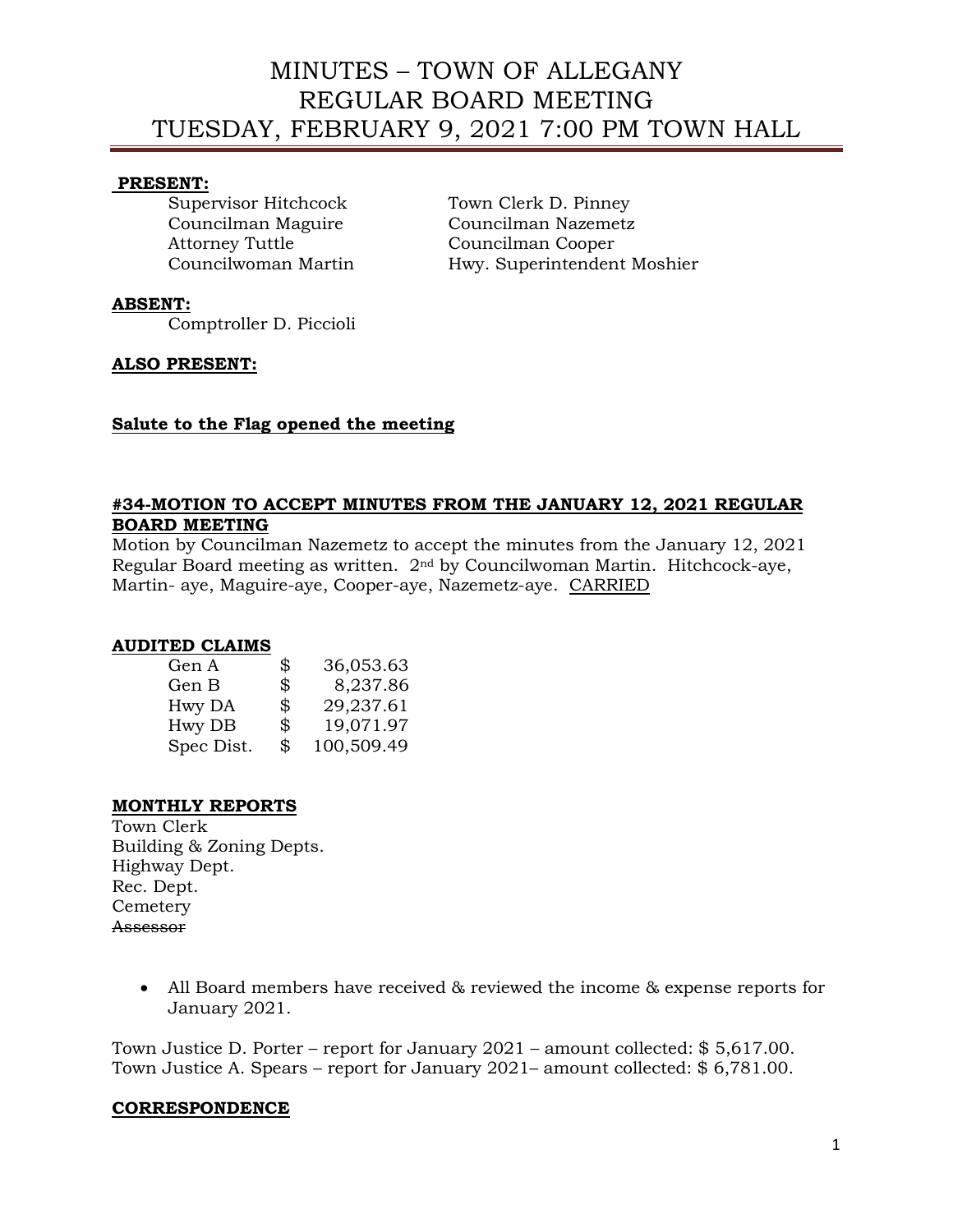# MINUTES – TOWN OF ALLEGANY REGULAR BOARD MEETING TUESDAY, FEBRUARY 9, 2021 7:00 PM TOWN HALL

- 1. Bridge NY Funding Opportunities Cattaraugus County DPW
- 2. Solar /Wind exemption Cattaraugus County Real Property Tax department
- 3. NYS Climate Action Council notice of public meetings
- 4. Southern Tier West NYSERDA clean Energy Communities Leadership Round
- 5. Fisher complaint The Board discussed this & determined that it is a neighbor dispute and cannot be addressed by the Town of Allegany.
- Supervisor Hitchcock will write a letter to the Fishers

### **NEW BUSINESS**

- 1. Set Public Hearing for Solar/Wind Exemption (RPTL 487)
- Discussion by the Board

### **#35-MOTION TO SET A PUBLIC HEARING FOR SOLAR/WIND EXEMPTION**

Motion by Councilman Maguire to set a Public Hearing to discuss a Local Law #1 0f 2021 regarding Solar/Wind Exemption (RPTL 487) on February 23, 2021 at 7:00 pm prior to the regular board meeting. 2nd by Councilman Cooper. Hitchcock-aye, Martinaye, Maguire-aye, Cooper-aye, Nazemetz-aye. CARRIED

- 2. Library agreement with the Village has been signed & sent
- 3. Contract with Intandem for Town Hall cleaning services tabled
- Jim will have the figures at the next board meeting February 23, 2021. Cost should not exceed what we have currently been paying for cleaning services.
- 4. Discuss/Approve order of new highway plow truck (not ordered in 2020 due to pandemic). It will be purchased through State contract.
- The current truck is a 2005 using about 3 quarts of oil a day
- John Moshier reported to the board the cost will be in the neighborhood of \$207,000.00 & will be paid for by increasing the B.A.N. and purchased on State contract. John Moshier will price it out and get the numbers to the Board.